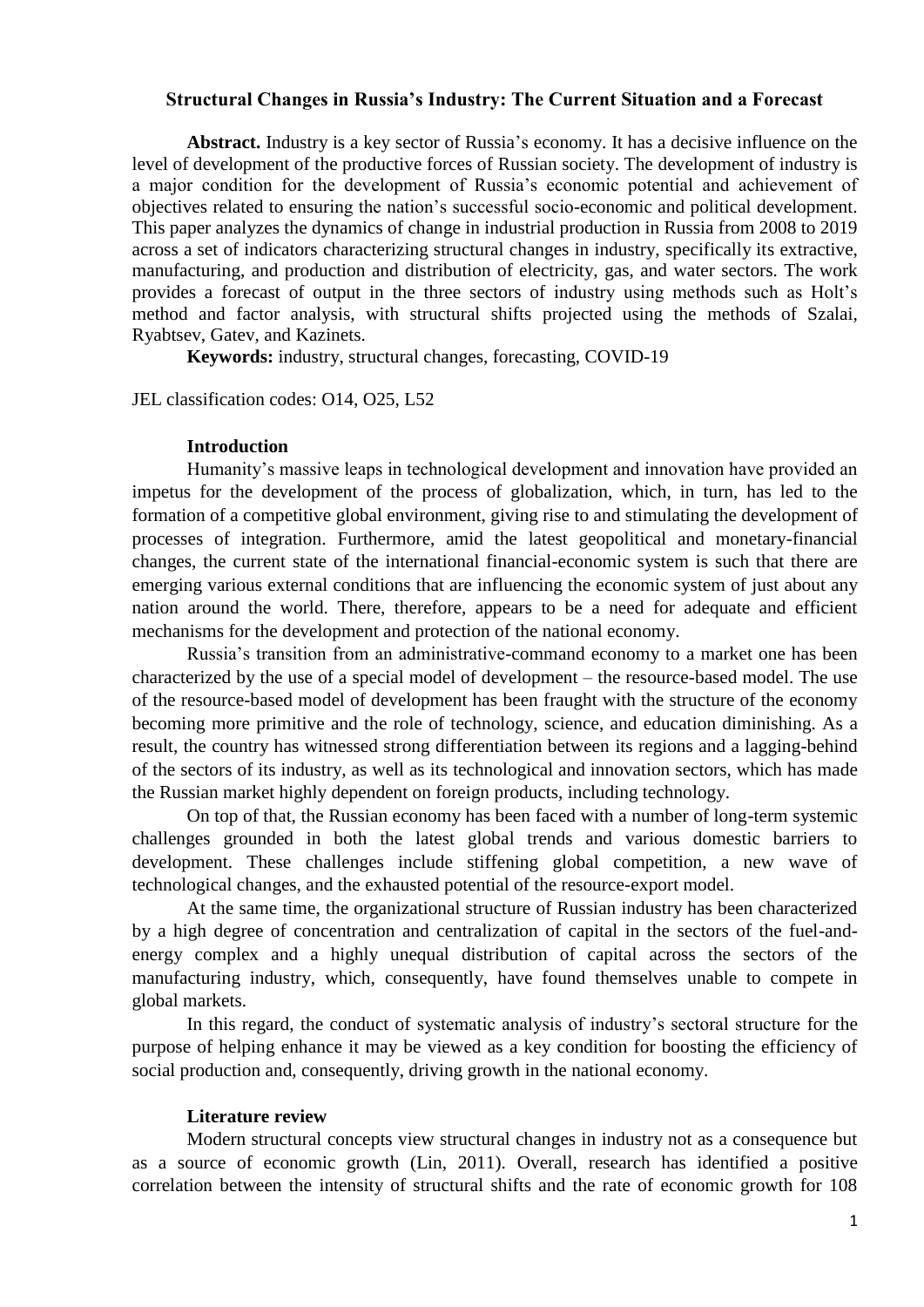nations in the period 1995–2011 (UNIDO, 2016). With that said, this relationship is not absolute, and the intensity of structural changes can be both a consequence and a cause of economic growth. Nevertheless, it is worth noting that all significant and long periods of fast economic growth following World War II normally occurred against a backdrop of pronounced structural changes within the national economy (e.g., industrialization or sometimes servicization of the economy, like in Hong Kong or India) (McMillan et al., 2017; Diao, 2017). According to scholar J.J. Krüger, "to date there exists no general theory of structural change, but there exist a variety of theoretical approaches that are concerned with the explanation of structural shifts between the three broad sectors of the private economy [primary, secondary, and tertiary] and among the industries within these sectors" (Krüger, 2008, p. 331). A key concept that belongs here is the three-sector hypothesis, which postulates a systematic succession of the development of the three main sectors of the private economy (Clark, 1957; Fisher, 1939; Fourastie, 1963). Of relevance also are related summarizations by S. Kuznets, who suggests that "rapid changes in production structure are inevitable – given the differential impact of technological innovations on the several production sectors, the differing income elasticity of domestic demand for various consumer goods, and the changing comparative advantage in foreign trade" (Kuznets, 1973, p. 250).

While identifying steady trends in structural change across the global economy is important in and of itself, it is, above all, of particular significance to the development of structural policy in Russia. One is currently observing the following two major types of structural change in the economy – intersectoral structural shifts and intrasectoral ones, which lead to a change of specialization and result in production diversification. The manufacturing industry remains a key driver of economic growth due to the following: high absolute levels of labor productivity; possibility of achieving significant economies of scale; high levels of innovation; well-developed direct and inverse intersectoral relationships; ease of integrating into global production systems (which helps ensure the transfer and absorption of cutting-edge technology) (Abbas, 2018); positive effect on sociality (in particular, in terms of combating income inequality); eco-friendliness of production (Szirmai, 2012). A well-developed manufacturing sector helps maintain overall economic growth thanks to making its stretches longer and reducing overall volatility (UNIDO, 2016; Dasgupta and Singh, 2006). In addition, empirical data suggest the significance of the sectoral composition of exports and the level of their complexity to stimulating overall economic growth (Hidalgo et al., 2011), which accentuates the importance of having in place a well-developed manufacturing industry and a sound services sector complementing it to provide for that complexity.

In this regard, of special significance are structural changes in the industrial sector, which is crucial to the development of any country and is an essential sector of material production. Industrial production also serves as a basis for the industrialization of economic space. The essence of industrial production is activity by enterprises and organizations engaged in the extraction and processing of raw materials, fabrication of materials and equipment, and manufacture of instruments of labor. The sector is called industrial or secondary, as it is within this particular sector that primary raw materials are transformed into products ready for consumption by the end user.

Russia's industrial production continues to be in the post-industrial era the basis of the nation's economic security and the kernel of its production-technological potential, expanding and upgrading which constitutes the material-technical part of the reproduction process.

# **Methods**

The key indicators of the structure of the national economy reflecting the depth and complexity of changes in production and in the spheres of distribution and consumption are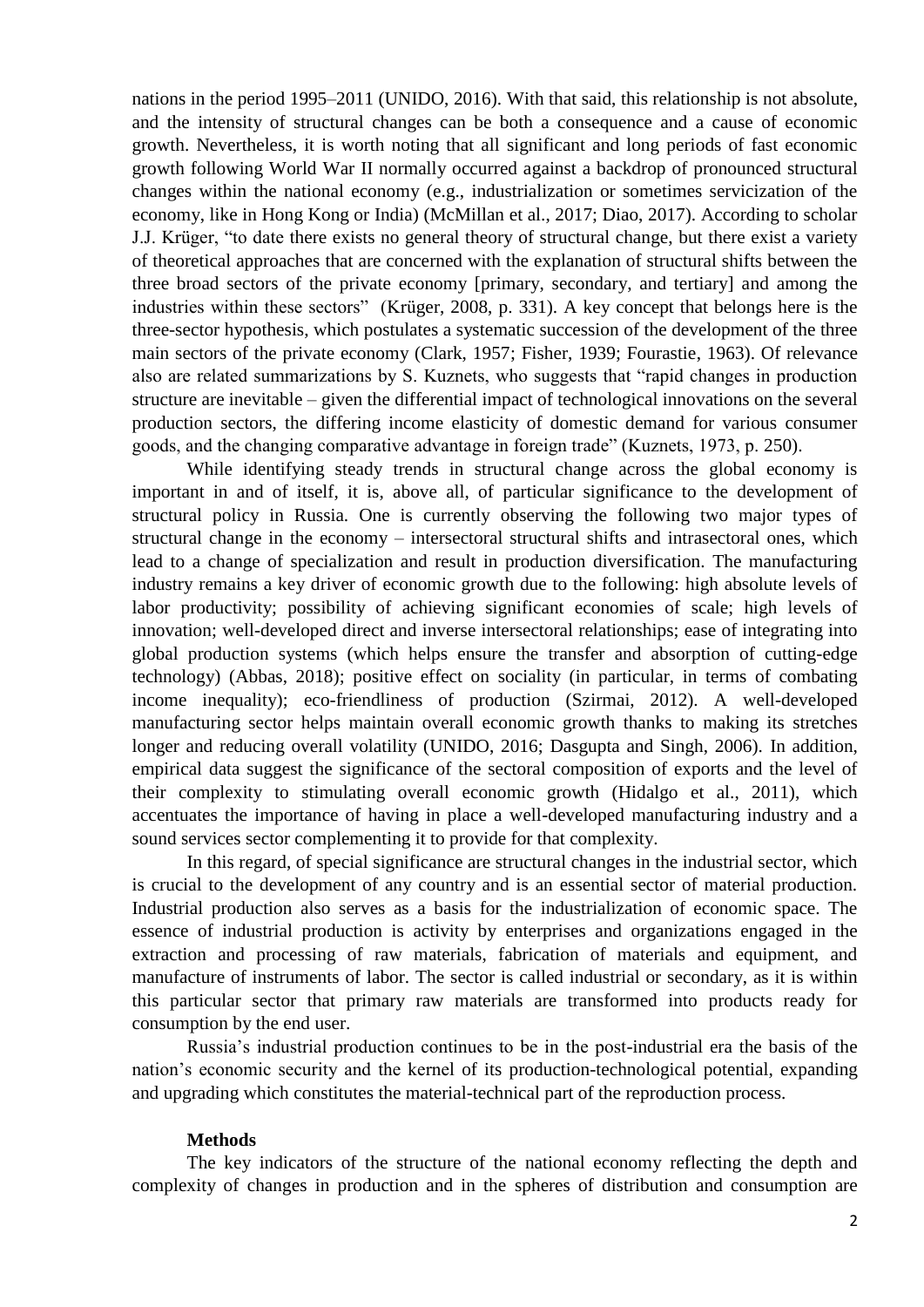macroeconomic indicators and their dynamics. Establishing a methodology that will factor in the dynamics of such changes in the economic structure is of utmost significance to the study of structural shifts in industry. The classic approach is based on data for the time series of a particular indicator and structural differences based on data for several indicators at a fixed point in time [8].

To conduct generalized analysis of change in the structure of a set over time or to measure spatial differences based on two compared levels, various summarizing indicators of structural change can be employed.

To determine the degree of influence of factor changes on structural transformations, the index method can be employed. A major role in the development of a system of interrelated indexes suitable for this type of analysis has been played by the following statisticians: K. Gatev, L.S. Kazinets, V.M. Ryabstev, and A. Szalai.

Indicators of the effectiveness of structural shifts are often at variance with overall indicators of the economy's development. For instance, effective changes aimed at the structural reformation and diversification of the economy are often accompanied by declines in key macroeconomic indicators of its performance, as they divert toward themselves a portion of existing resources. At the same time, not always do structural shifts that facilitate high rates of economic growth are positive from a standpoint of the direction of socio-economic progress. This happens when growth is achieved through an increased share in the structure of the economy of obsolescent, as well as traditional, sectors (e.g., the share of the extractive industry at the post-industrial economic development stage).

From the perspective of marginal utility theory, a structural shift in the economy is effective only when it leads to its subjects, whose needs are to be met and interests are to be accommodated, deriving maximum utility from the dynamically changing structure of the economic system. Here the primary focus is on the qualitative and quantitative parameters of structural change in the economy (Дружинин, 2015).

Thus, there is a need for a set of indicators that will reflect key structural changes.

Kazinets's linear coefficient of absolute structural changes makes it possible to assess the intensity of structural differences in absolute terms. Gatev's integral coefficient (the Gatev index) helps assess the intensity of structural differences in relative terms. So does the Szalai index. The Ryabtsev index is the ratio of the actual differences between the values of the components of two structures to their maximum possible values.

To forecast structural changes in Russia's industrial sector for the period 2020–2022, the authors employed Holt's method (a two-parameter model was constructed) and factor forecasting.

# **Results**

Forecasting structural changes in the industrial sector of the Russian economy requires the use of a set of metrics based on which to draw a conclusion about the development level of Russia's industry. Employing these metrics can help establish a relationship between the system's various indicators and determine the degree of correlation between them.

The 2007 All-Russian Classifier of the Types of Economic Activity subsumes the following three types of activity under industrial production:

– extraction of mineral resources;

– manufacturing;

– production and distribution of electricity, gas, and water.

To forecast structural changes in the industrial sector of the Russian economy, one will need three systems of indicators reflecting a set of general and specific factors in the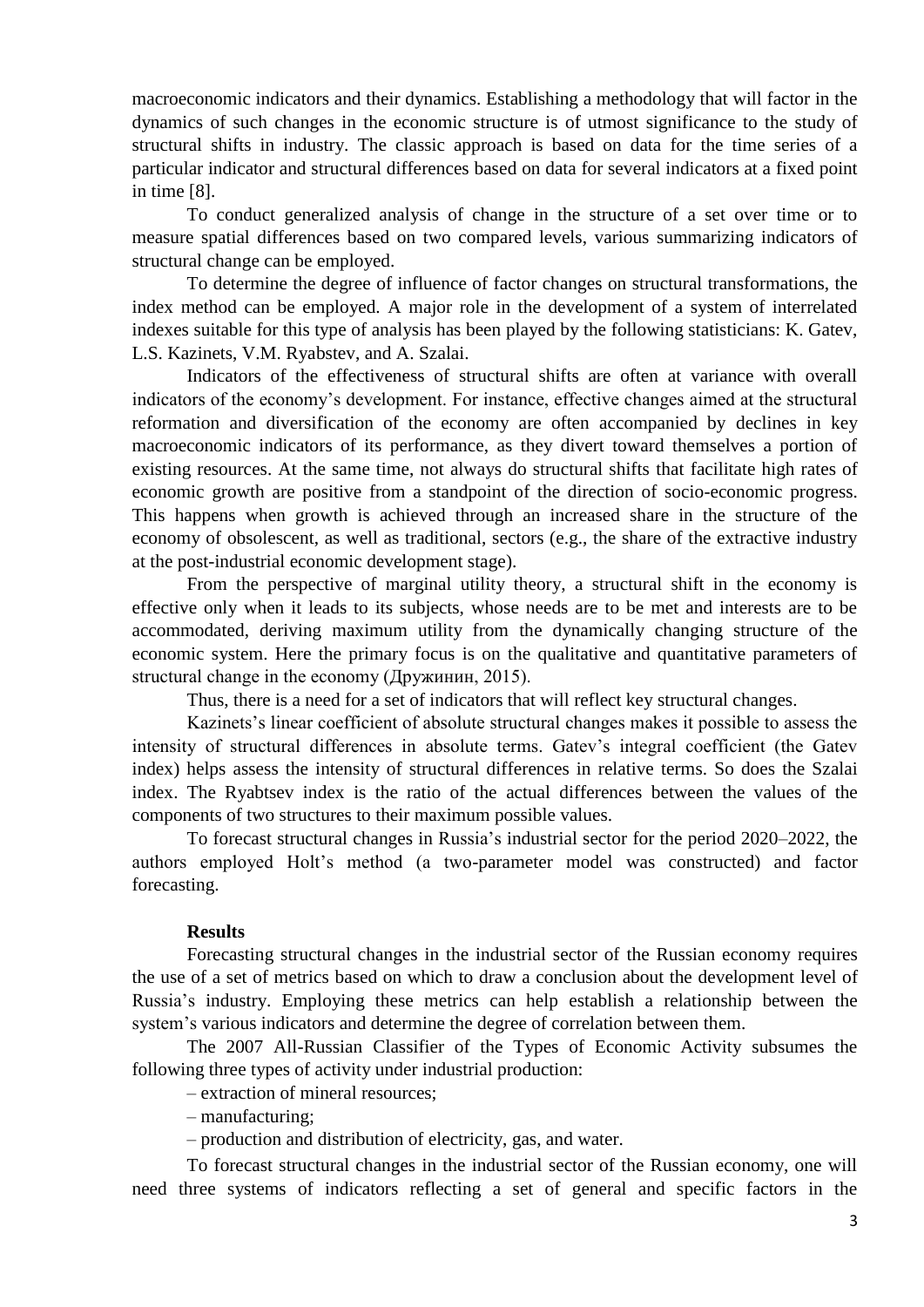development of each of the types of activity. To this end, the following set of indicators was selected:

– main indicators: volume of shipped goods and performed works and services in value terms;

– general indicators: investment in fixed assets, export growth rate, wear and tear on plant and equipment, and average annual number of employed persons in the sector;

– specialized indicators: oil prices, capital outflow, share of workers with a higher education, invention activity coefficient, population size, demand for electricity, and emissions to the atmosphere.

Due to the paper's limited scope, it will focus on the indicators that the authors feel have a decisive influence in terms of structural shifts.

The Volume of Shipped Goods and Performed Works and Services indicator is a general indicator that characterizes the overall condition and development level of Russia's industry. It can help compute the indices of structural change and generate a forecast for the development of the nation's industrial complex in the future. Figure 1 illustrates the dynamics of the volume of industrial production in Russia.





Good macroeconomic conditions in Russia, a sound budgetary policy, and being immune to the effects of the US mortgage-lending crisis have partially protected the Russian economy and limited the impact on it of the global financial crisis of 2008–2010. Thanks to Russia's small foreign national debt, double budget surplus, substantial gold and currency reserves, and favorable ratings from major rating agencies, up until mid-2008 foreign investors regarded Russia to be a country that is safe and protected from the worsening of financial conditions around the world. If by the start of the global financial crisis Russia had not had such a large budget surplus and such a large volume of resources amassed in the stabilization fund and gold and currency reserves, the crisis would have taken its toll on the Russian economy a lot earlier and its consequences could have been a lot more serious. Starting in 2009, the manufacturing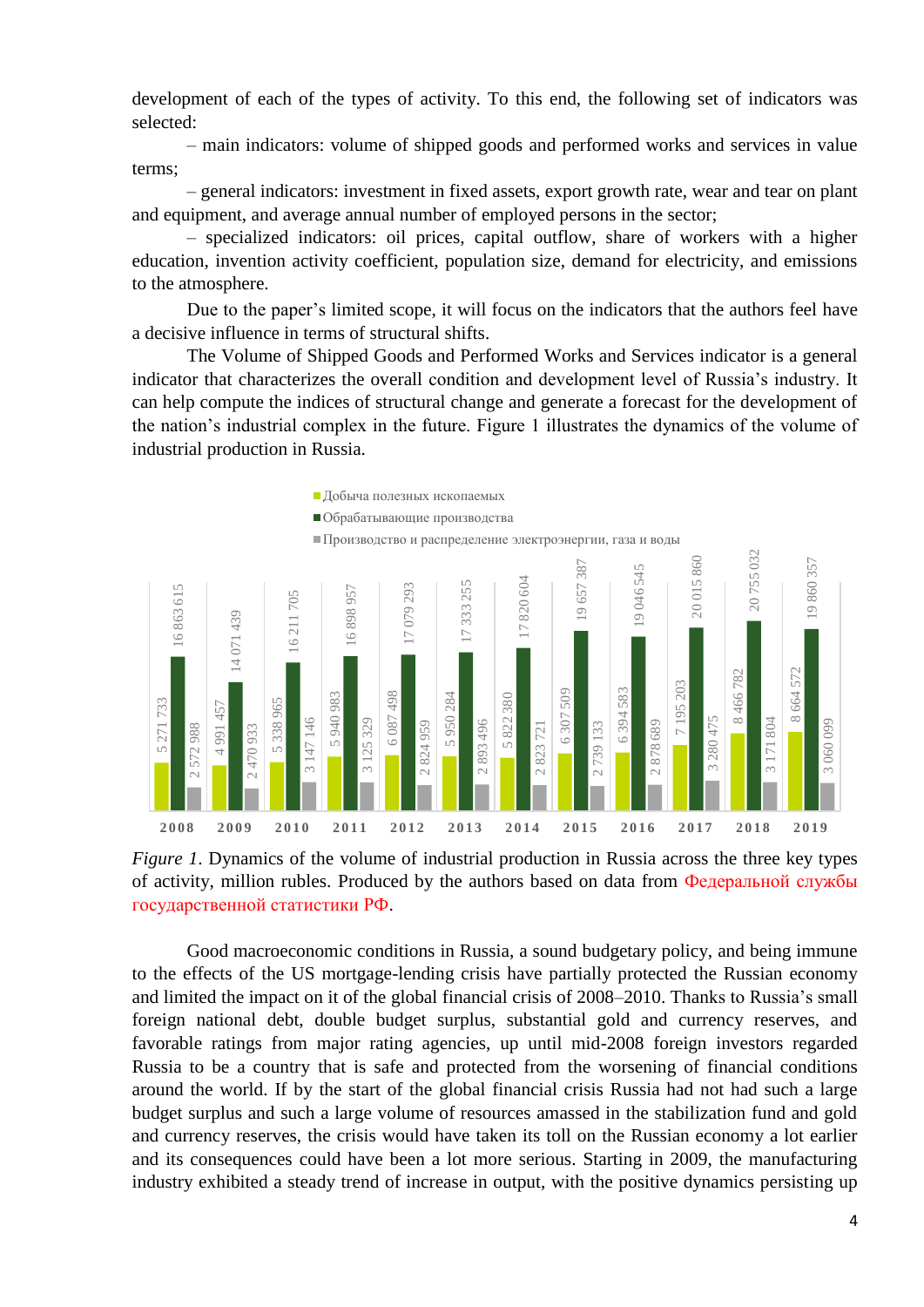until 2015. The largest increase in the figure was posted in the period  $2014$ - $2015 - 1,770,461.05$ million rubles (10%). This growth was based on the output of certain food products (including under the import-substitution program), a boost in output in the nation's light and electrotechnical industries, and an increase in the output of products from oil and gas processing.

Despite the resource orientation of the Russian economy, the nation did not witness a substantial increase in output in the extractive sector up until 2017, when it posted an increase of 797,800.37 million rubles (13%). Starting in 2015, positive dynamics within the sector were exhibited by enterprises engaged in the extraction of coal, oil, iron ore, and associated gas, whereas there was a decline in the output of natural gas and aggregates. In 2018, output in the extractive sector exceeded the 2014 figure by 9.5%. That being said, even in 2015, a recessionary year in Russia, the figure remained positive [14].

Based on data from Rosstat, in 2019 the key factors hindering growth in output in the extraction of mineral resources and manufacturing sectors were insufficient demand for the companies' products in the domestic market, high taxes, and an uncertain economic situation overall.

The development of any sphere of the economy is directly dependent on the level of investment activity within it. The Investment in Fixed Assets indicator reflects the degree to which entrepreneurs are interested in the development of various spheres of economic activity. Investment in fixed assets is also an efficient tool for altering the existing structure of industrial production. Figure 2 illustrates the dynamics of investment in fixed assets across the three key sectors of Russia's industry.





In terms of investment in fixed assets, subsequent to the crisis of 2008–2010 the nation's extractive sector went through a period of rehabilitative growth up until 2017. A key aspect of the recovery in the investment climate was a change in the structure of sources of investment. The share of their own funds in the total volume of investment in fixed assets among the sector's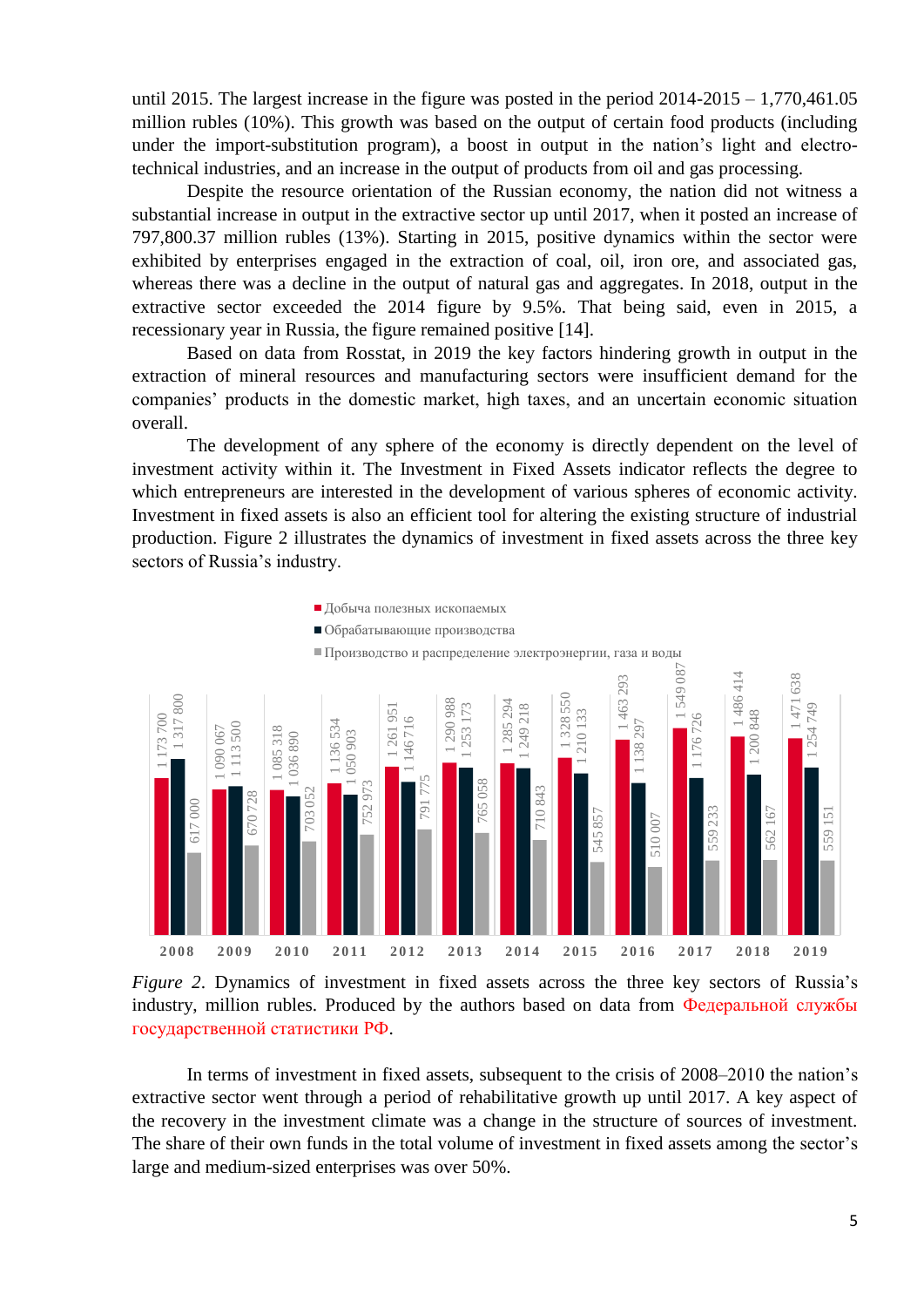The largest share of investment in fixed assets was posted in the period under review by the Extraction of Mineral Resources type of activity. This trend reflects the significant investment attractiveness of the resources sector even in today's climate of relatively low global energy prices [17].

The dynamics of investment in fixed assets in the manufacturing sector are characterized in the period under review by having a cyclical nature. The period 2008–2010, a time of crisis, witnessed a decline in investment in the sector. The figure rose in the period 2011–2013. It then dropped through to 2016. Starting in 2016, while there has been a slowdown in growth in investment, the trend has been one of a general increase [16].

The rate of growth in exports is another key indicator of the development of Russia's industry. The basis of Russian exports is made up of the Extraction of Mineral Resources type of activity, specifically fuel-and-energy products. In 2019, the relative share of these products in the commodity structure of the nation's exports was 64.7%. At the same time, the share of output from the Manufacturing type of activity in the structure of Russia's exports remains low to this day. This factor is generating additional risk for the economy amid unstable global raw materials prices.

Wear and tear on plant and equipment is a factor that has had a negative effect on the development of the Russian economy. In Russia, organizations that are lagging behind technologically tend to depend on government support to be financially viable. Today, the active portion of plant and equipment appears to be subject to faster physical (and, especially, moral) wear and tear due to scientific-technical progress. Timely upgrades to plant and equipment will have a direct effect on a company's innovativeness, facilitating boosts in its efficiency and competitiveness. Figure 3 illustrates the dynamics of wear and tear on plant and equipment in Russia.





The key reasons behind the high level of wear and tear on plant and equipment in Russia are the following: shortage of a skilled workforce, tendency to economize on the development of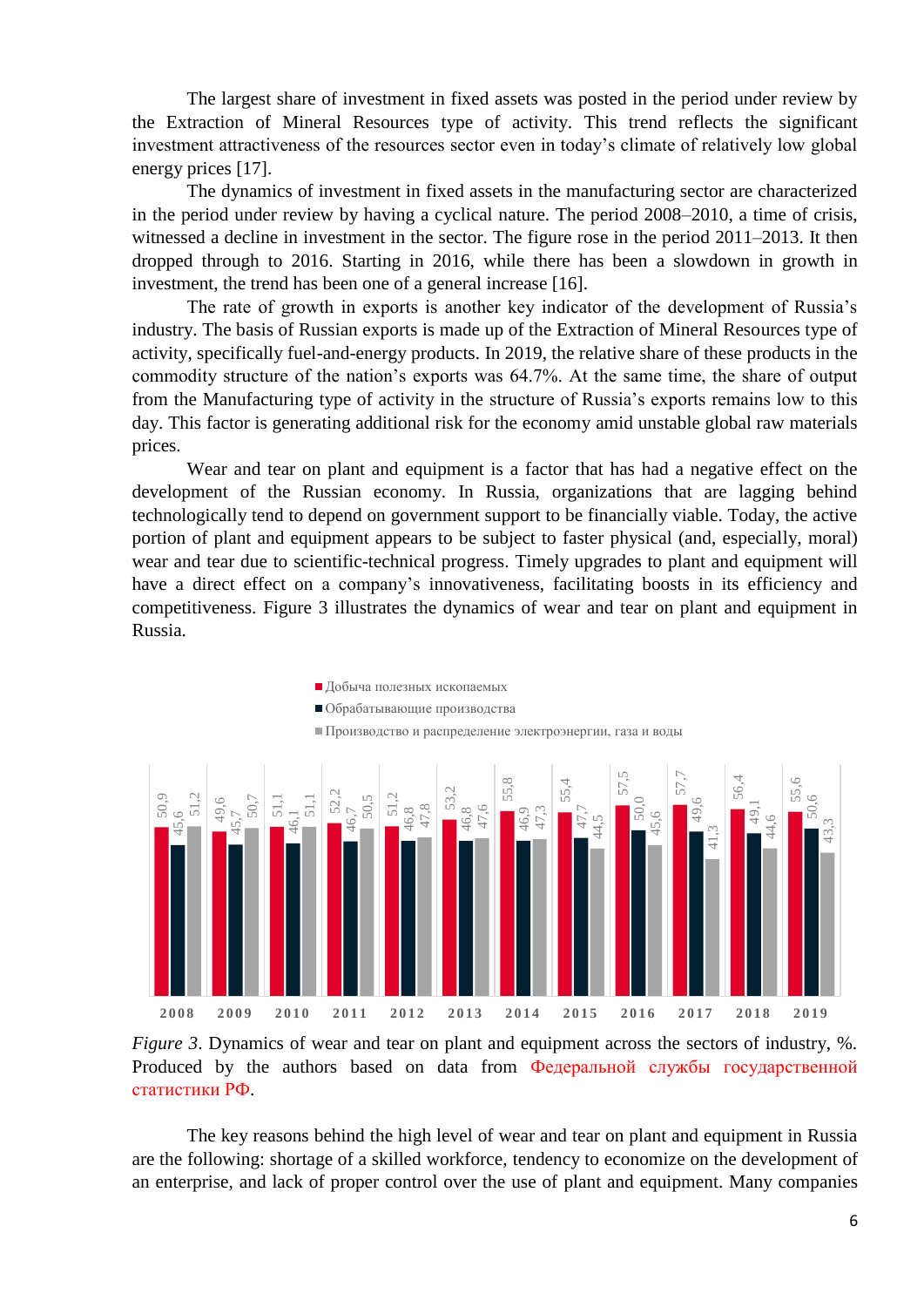hire blue- and white-collar employees who do not have the necessary qualifications to do the job, which then leads to multiple violations. Most companies seek to derive profit in the short term, with little regard for their long-term prospects. Consequently, plant and equipment tends to be upgraded very rarely, which leads to gradual moral wear and tear to the machines and, based on that, to a decline in the company's competitiveness – and may even lead to its being pushed out of the market [18].

The period under review, 2008–2019, witnessed an increase in said figure in the extraction of mineral resources and manufacturing sectors. At the same time, the production and distribution of electricity, gas, and water sector exhibited an opposite trend. The positive dynamics were associated with the emergence of new solutions in the areas of technology, transportation, and distribution of electricity, gas, and water.

The average annual number of employed persons in the sector, as a social factor in the development of industry, reflects the scale of production. The creation of new jobs is closely associated with the expansion of production, building of new plants, and introduction of new types of products. Figure 4 illustrates the dynamics of Russia's average annual number of employed persons in industry.





The Extraction of Mineral Resources and Production and Distribution of Electricity, Gas, and Water types of activity exhibited an increase in number of employed persons throughout the timeframe. Extraction of mineral resources is one of the highest paying sectors in Russia's industry, so staffing is not a major issue in this field. The relatively stable number of employed persons in the production and distribution of electricity, gas, and water sector is associated with the fact that the number of staff employed by enterprises in this sector is sufficient and the high level of pay offered in it, which in the period under review was at the level of 114.2% relative to the average pay across the Russian economy, has helped preserve its workforce. The structure of employment in the manufacturing sector was characterized by a dynamic decline in employment Figure 4. Dynamics of Russia's average annual numbor<br>
Trigure 4. Dynamics of Russia's average annual numbor<br>
of industry, thousand people. Produced by the authors b<br> **EXECUTE:** The Extraction of Mineral Resources and Prod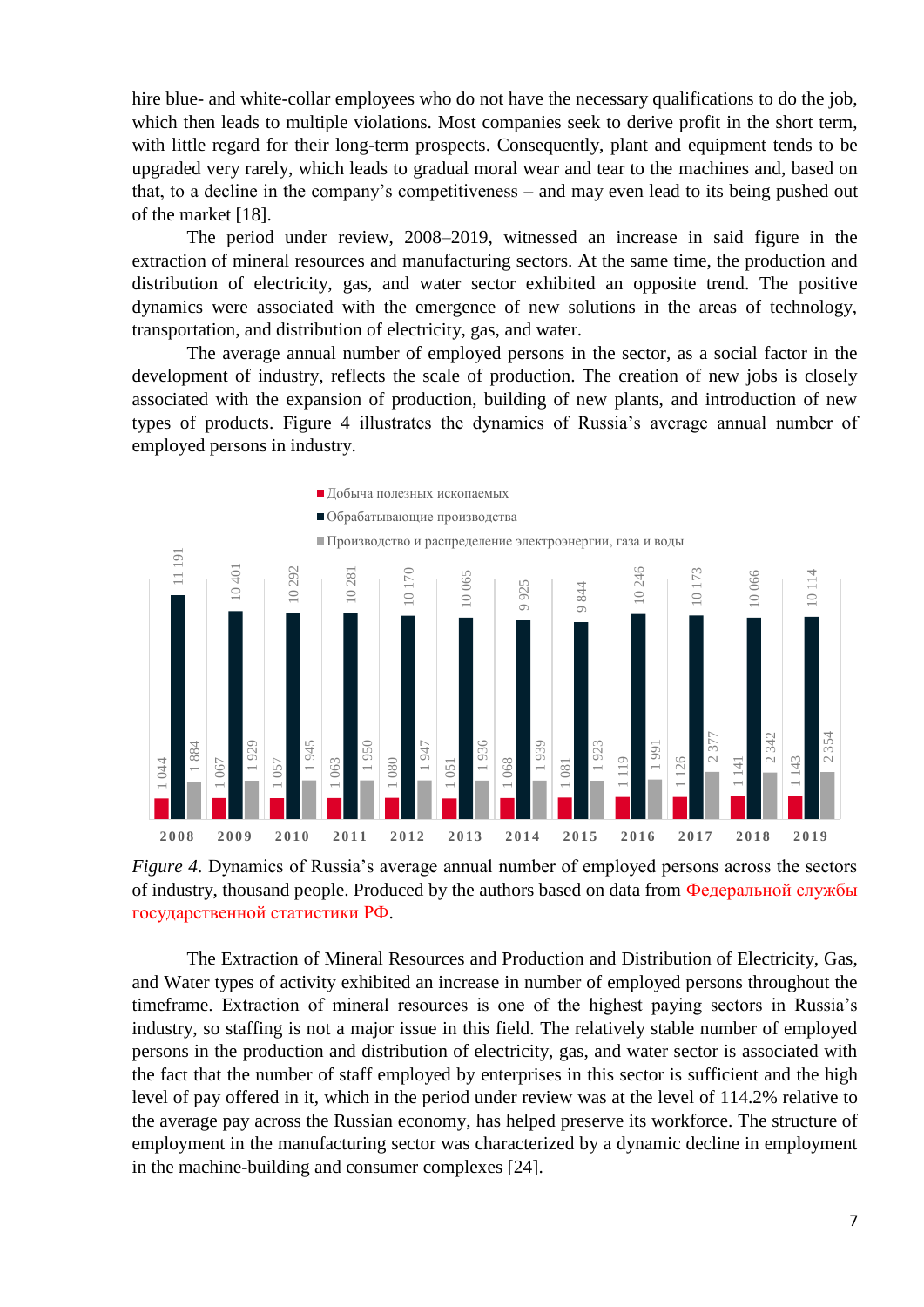The decline in employment in the manufacturing sector is associated, among other things, with an increase in labor productivity thanks to production automation. Low pay (94% relative to the average pay across the economy), increased wear on equipment (over 46%), and difficulties with workforce training are the key causes behind the decline in the number of persons employed in the sector [25].

The effect of change in global oil prices on the development of industrial production in the Extraction of Mineral Resources category is unquestionable. Every time there is a sharp drop in WTI and Brent oil prices, there also occurs a dip in the price of Russian crude Urals. This factor has special implications for the Russian economy, which operates based on the resource model of development. When global oil prices drop, industrial production in this sector shrinks and output declines in value terms.

A net capital outflow occurs when more money is taken out of the country by the private sector than is brought into the national economy from overseas. Conversely, when more money comes into than is taken out of the country, the nation posts a net capital inflow. Over the last few years, Russia has posted a net capital outflow, i.e. more money leaves the country than comes into it. This has been pronouncedly the case with the nation's extractive sector, as it accounts for a large share of Russia's exports, with revenue from the sale of its products being in foreign currency. Companies within the sector often fail to find a lucrative use for their funds, so many take them out of the country with a view to investing them in securities or investment projects in other countries. The decline in the values of this indicator is testimony that entrepreneurs are ready to invest in projects in Russia. In particular, such projects can be aimed at upgrading plant and equipment and modernizing and expanding production. The implementation of the above measures has helped drive the development of Russian industry and boost its output. Figure 5 illustrates the dynamics of capital outflow in Russia.



*Figure 5*. Russia's dynamics of capital outflow, million rubles.

An analysis of the dynamics of net capital outflow from Russia indicates that the highest figures on this were posted in 2008 and in 2014. These specific years witnessed a number of substantial shocks, when the financial markets were in disarray and panic-stricken people rushed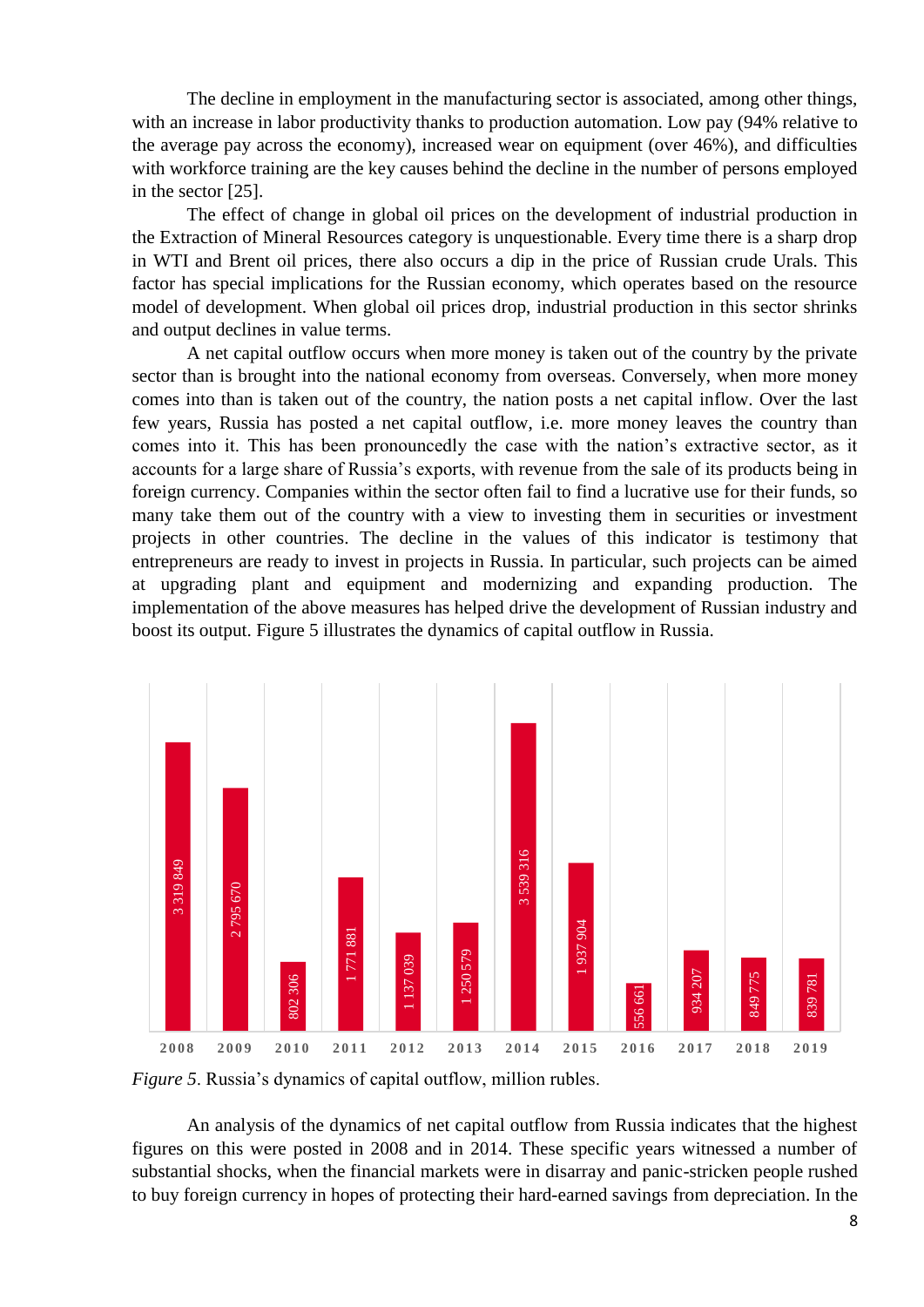last 20 years, the nation posted a net capital inflow in 2006 and in 2007. In those years, the nation's GDP rose steadily, its financial reserves grew, and the standard of living of its population improved [39].

Currently, the primary source of technogenic impact on the environment in Russia is industrial production. Research by Rosstat suggests there is a relationship between increased output, increased demand for electricity, gas, and water, and increased emissions to the atmosphere. Figure 6 illustrates the dynamics of emissions in Russia.



*Figure 6*. Russia's dynamics of emissions, thousand tons.

The decline in emissions in Russia is associated with the conduct of special activities on minimizing emissions to the atmosphere. This includes the use of "clean" fuel and progressive technology in production, minimization of fugitive emissions, improvement of the way such emissions are diffused, and the use of planning and development practices focused on the rational use of mountain ranges and forests as a shield between residential areas and industrial enterprises [37].

Combining the above macroeconomic indicators into a single system helped generate a forecast for and produce an analysis of structural change in Russia's industrial sector.

For the Extraction of Mineral Resources type of economic activity, the projected values for 2020 are 8,506,367.31, for 2021 – 8,553,872.10, and for 2022 – 8,601,376.88 million rubles. One is to expect a drop of 1.83% in output in 2020 compared with the previous year. The indicator is projected to rise gradually afterwards, with its values expected to match the 2019 level in 2022 (Figure 7).



*Figure* 7. Initial, smoothed, and projected values of the Extraction of Mineral Resources series (based on Holt's method). Based on calculations by the authors.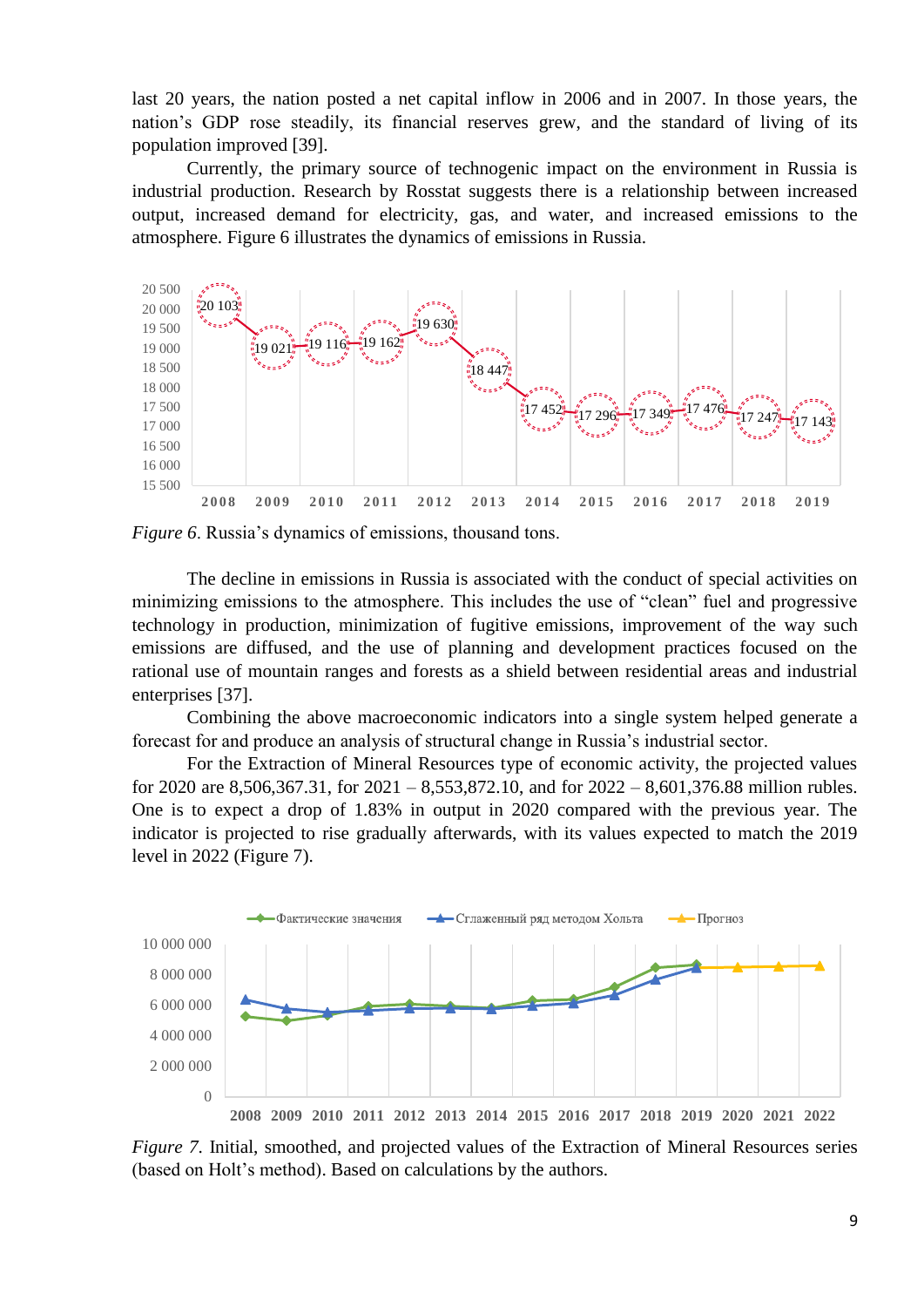For the Manufacturing type of economic activity, the projected values for 2020 are 20,231,963.34, for 2021 – 20,282,917.11, and for 2022 – 20,333,870.87 million rubles. One is to expect a slight increase, one of 1.87%, in output in 2020 compared with 2019. The figure is projected to rise 0.25% in the period 2021-2022 (Figure 8).



*Figure 8*. Initial, smoothed, and projected values of the Manufacturing series (based on Holt's method). Based on calculations by the authors.

For the Production and Distribution of Electricity, Gas, and Water type of economic activity, the projected values for 2020 are 3,099,334.76, for 2021 – 3,103,335.60, and for 2022 – 3,107,336.44 million rubles. One is to expect a slight increase, one of 1.28%, in output compared with 2019. The figure is projected to rise 0.13% in the period 2021-2022 (Figure 9).



*Figure 9*. Initial, smoothed, and projected values of the Production and Distribution of Electricity, Gas, and Water series (based on Holt's method). Based on calculations by the authors.

Based on the results from constructing the factor model, the greatest effect on output in the extraction of mineral resources sector is from average annual number of employed persons in the sector and oil prices. These factors are followed by export growth rate, investment in fixed assets, and capital outflow. The greatest effect on output in the manufacturing sector is from invention activity coefficient and export growth rate. These factors are followed by average annual number of employed persons in the sector, share of workers with a higher education, and investment in fixed assets.

The greatest effect on output in the production and distribution of electricity, gas, and water sector is from export growth rate and average annual number of employed persons in the sector, followed by population size, demand for electricity, and investment in fixed assets.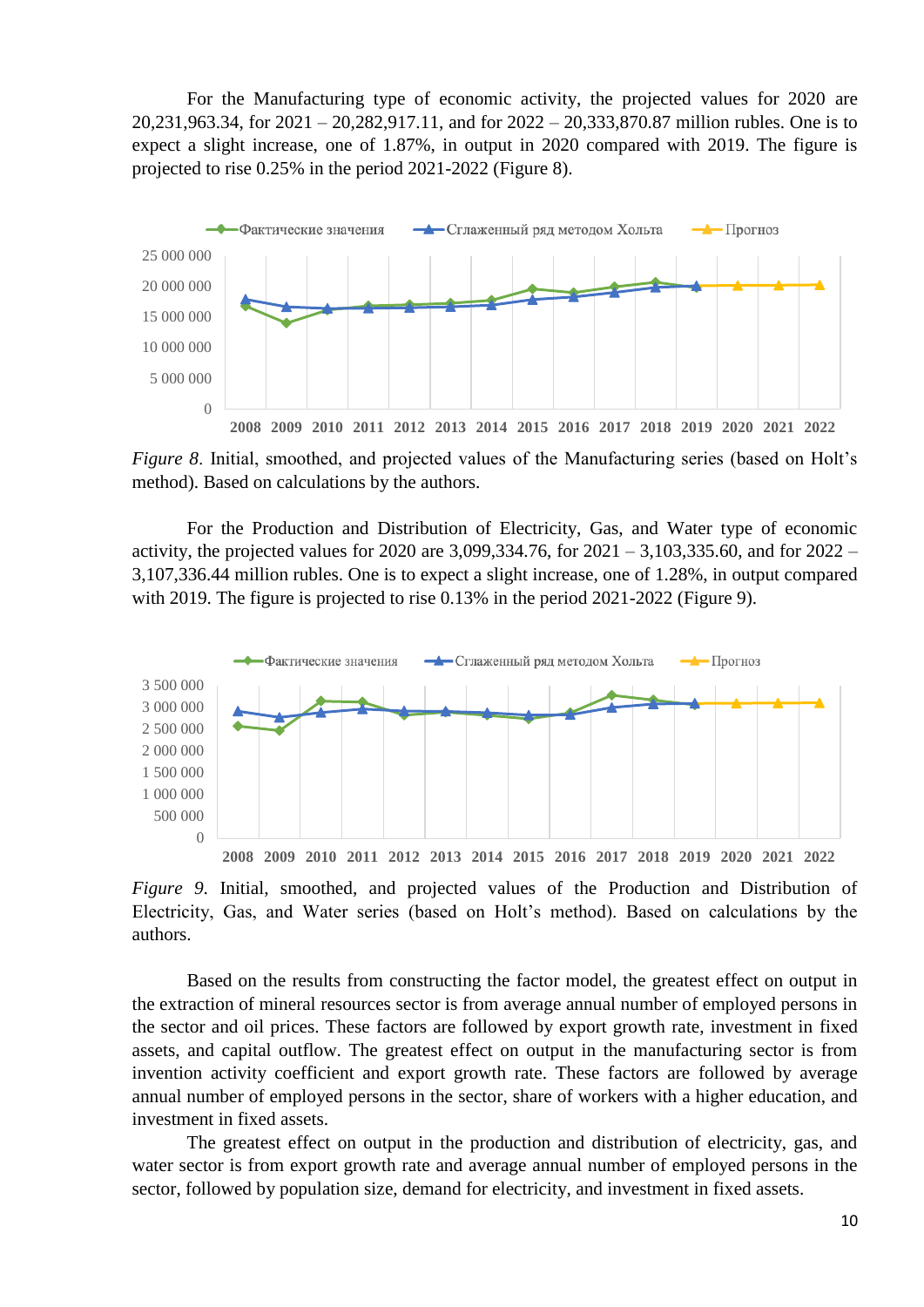Pronounced structural changes were also suggested by a forecast generated based on the factor method. Figure 10 illustrates Russia's structural shifts in the period 2008–2019 and projected structural shifts for the period 2020–2022, based on the use of the factor method.



*Figure 10*. Forecast of structural changes in the industrial sector of the Russian economy based on the factor method.

### **Conclusion**

In the period 2008-2019, peak values for Russia's structural shifts were registered in the following years:

– 2009: global economic crisis; negative dynamics of global GDP; record declines in global trade (over 10%); increased unemployment;

– 2012: slowdown of the global economy; European economy entering a recession, whilst the Russian economy posted a steady performance. In 2012, Russia witnessed the launch of over 400 new production operations. The bulk of these production operations was accounted for by enterprises within the food industry (dairy plants, meat-and-dairy farms, meat and fish processing, and canneries), enterprises within the construction industry (cement plants, prefab housing construction, and manufacture of tile, slabs, windows, and plumbing equipment), and various enterprises within the extractive, metallurgical, and automotive industries. The year also witnessed the emergence of a few dozen high-tech undertakings related to IT, telecommunications, and instrumentation;

– 2015: Russia dealing with the effects of a wave of sanctions imposed by Western governments; development of an import substitution program;

– 2018: VAT rate increasing to 20%; launch of the Nord Stream 2 program; several periods of intense growth in gasoline prices, which led to increased prices for goods and services across a broad spectrum of categories; improved financial performance of producers and sellers of oil products.

Major structural changes have been projected to take place in 2020 in light of the outbreak of the COVID-19 pandemic and based on a number of factors associated with it, namely:

- sharp decline in WTI, Brent and Urals oil prices;
- closure of the borders and introduction of trade restrictions;
- decline in global GDP;
- increase in number of loss-making enterprises;
- increase in unemployment.